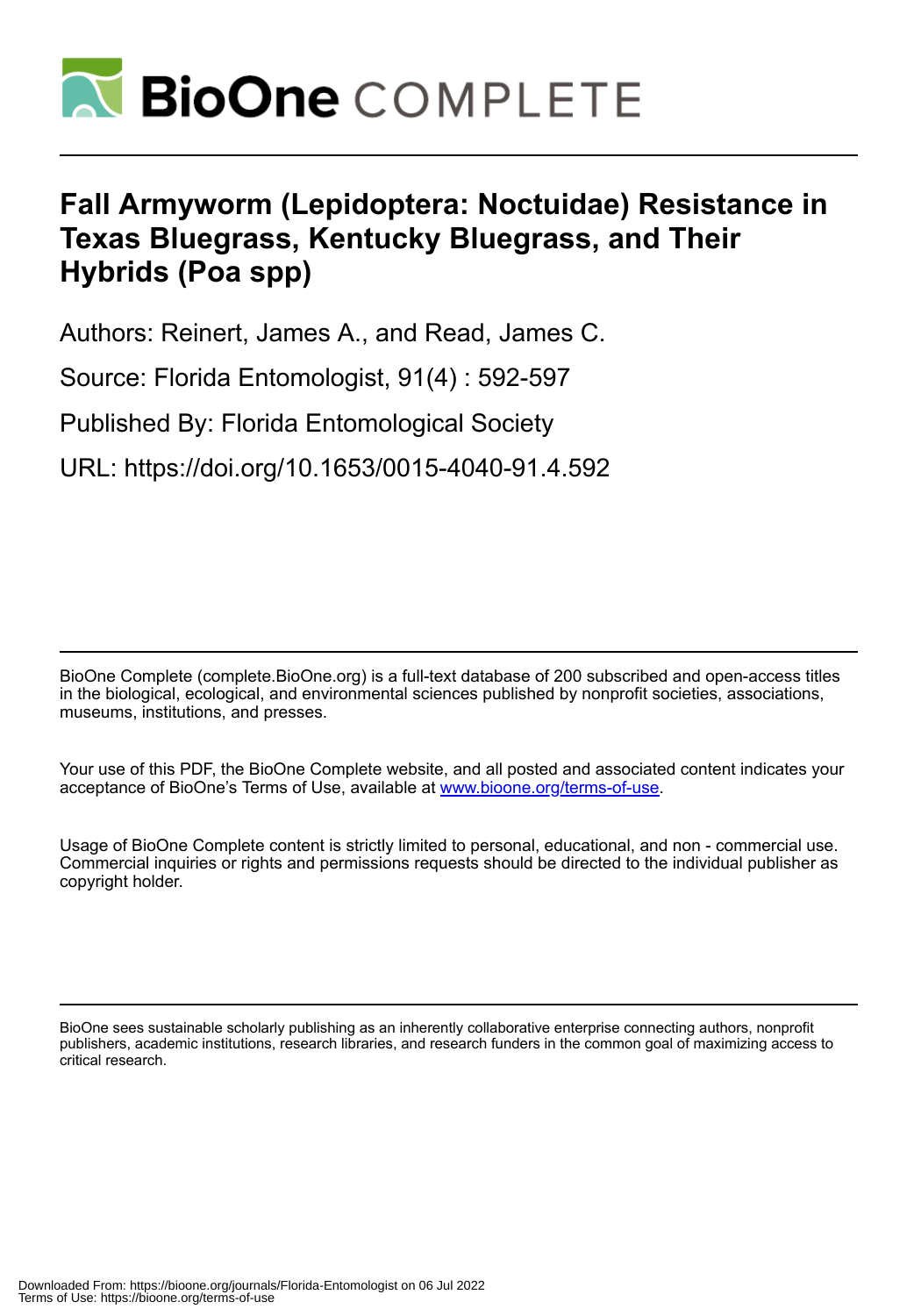## FALL ARMYWORM (LEPIDOPTERA: NOCTUIDAE) RESISTANCE IN TEXAS BLUEGRASS, KENTUCKY BLUEGRASS, AND THEIR HYBRIDS (*POA* SPP.)

 $JAMES A. REINERT<sup>1</sup> AND JAMES C. READ<sup>1</sup>$ 

1 Texas AgriLife Res & Ext Urban Solutions Center,17360 Coit Rd, Dallas, TX 75252-6599 USA E-mail j-reinert@tamu.edu

## ABSTRACT

The fall armyworm *Spodoptera frugiperda* (J. E. Smith) (Lepidoptera: Noctuidae), is a destructive pest of many species of both C3 and C4 (cool- and warm-season) turfgrass. No-choice experiments were conducted to evaluate 13 turfgrass genotypes of various *Poa* spp. for susceptibility or resistance to the fall armyworm. All 13 genotypes, including 8 Texas bluegrass (*Poa arachnifera* Torr.), 2 Kentucky bluegrass (*P. pratensis* L.) and 3 Kentucky bluegrass  $\times$ Texas bluegrass interspecies hybrids, were antibiotic and produced an accumulated >80% mortality of neonate larvae before they pupated. 'Reveille' (a hybrid) provided 100% antibiosis of larvae within 4 d of feeding. When 4-d-old fall armyworm larvae that had first fed on a susceptible *Poa* host were confined on the same 13 *Poa* genotypes as in the neonate test, a much higher survival rate was recorded. 'Reveille' produced 94.4% mortality after 3 d of feeding and 100% mortality after 8 d of feeding, while TXKY90-13-16 (another hybrid) provided 100% mortality of larvae within 13 d of feeding. A third hybrid, TXKY90-13-8 was one of the more susceptible genotypes. For the 4-d-old larvae, 'Baron' and 'Delwood Fine' Kentucky bluegrass provided only 50 and 22.2%, respectively, mortality after 8 d of larval feeding and did not produce 100% mortality until pupation. Also, mortality of larvae on the 8 Texas bluegrass genotypes produced ≤45% maximum accumulated mortality by pupation or adult emergence. 'Laser' rough bluegrass (*P.trivialis* L.) is an excellent host with ≤5.6% larval mortality.

Key Words: turfgrass pests, host plant resistance, antibiosis, *Poa arachnifera*, *Poa pratensis*, *Poa* hybrids

### RESUMEN

El gusano cogollero *Spodoptera frugiperda* (J. E. Smith) (Lepidoptera: Noctuidae), es una plaga destructiva para muchas especies de céspedes tipo C3 y C4 (climas fríos y templados). Se llevaron a cabo experimentos de no-opción para evaluar la susceptibilidad o resistencia de 13 genotipos de varias especies *Poa* spp. al gusano cogollero. Todos los 13 genotipos, incluyendo 8 Texas bluegrass (*Poa arachnifera* Torr.), 2 Kentucky bluegrass (*P. pratensis* L.) y 3 híbridos interespecíficos de Kentucky bluegrass × Texas bluegrass fueron antibióticos y produjeron mortalidades >80% en larvas neonatas antes de que puparan. 'Reveille' (un híbrido) proveyó una antibiosis de 100% en los primeros 4 días. Cuando larvas de 4-días fueron primero alimentadas con hospederos susceptibles de *Poa*, y después confinadas a en los mismos 13 genotipos de *Poa*, se observó una mayor tasa de sobrevivencia. 'Reveille' produjo una mortalidad de 94.4% después de 3 días de alimentación y una mortalidad de 100% de después de 8 días, mientras que TXKY90-13-16 (otro híbrido) proveyó una mortalidad de 100% dentro de 13 días. Un tercer híbrido, TXKY90-13-8, fue el más susceptible de los genotipos. Para larvas de 4 días de edad, los cultivares de Kentucky bluegrass 'Baron' y 'Delwood Fine' proveyeron solo un 50 y 22.2% de mortalidad, respectivamente despu'es de 8 días de alimentación, y no produjeron mortalidades de 100% hasta pupación. Por otro lado, la mortalidad de larvas en los ocho genotipos de Texas bluegrass fue aproximadamente un 45% de la mortalidad máxima tanto en pupación o emergencia de los adultos. El césped 'Laser' rough bluegrass (*P. trivialis* L.) es un hospedero excelente, mostrando solo una mortalidad de 5.6%.

Translation provided by the authors.

Genetic plant resistance to pests including insects, mites, and diseases is an effective and economical control strategy and should be a major component of every Integrated Pest Management program when resistant cultivars are available. A major need in the turfgrass industry is the continued development of improved cultivars with inherent resistance to the primary turfgrass pests regardless of their utilization from production fields to installed landscapes, golf courses, or recreational fields. When pest resistant cultivars are used in the landscape, they will help to reduce the need for pesticide input into urban and suburban landscapes and indirectly reduce the potential for environmental contamination.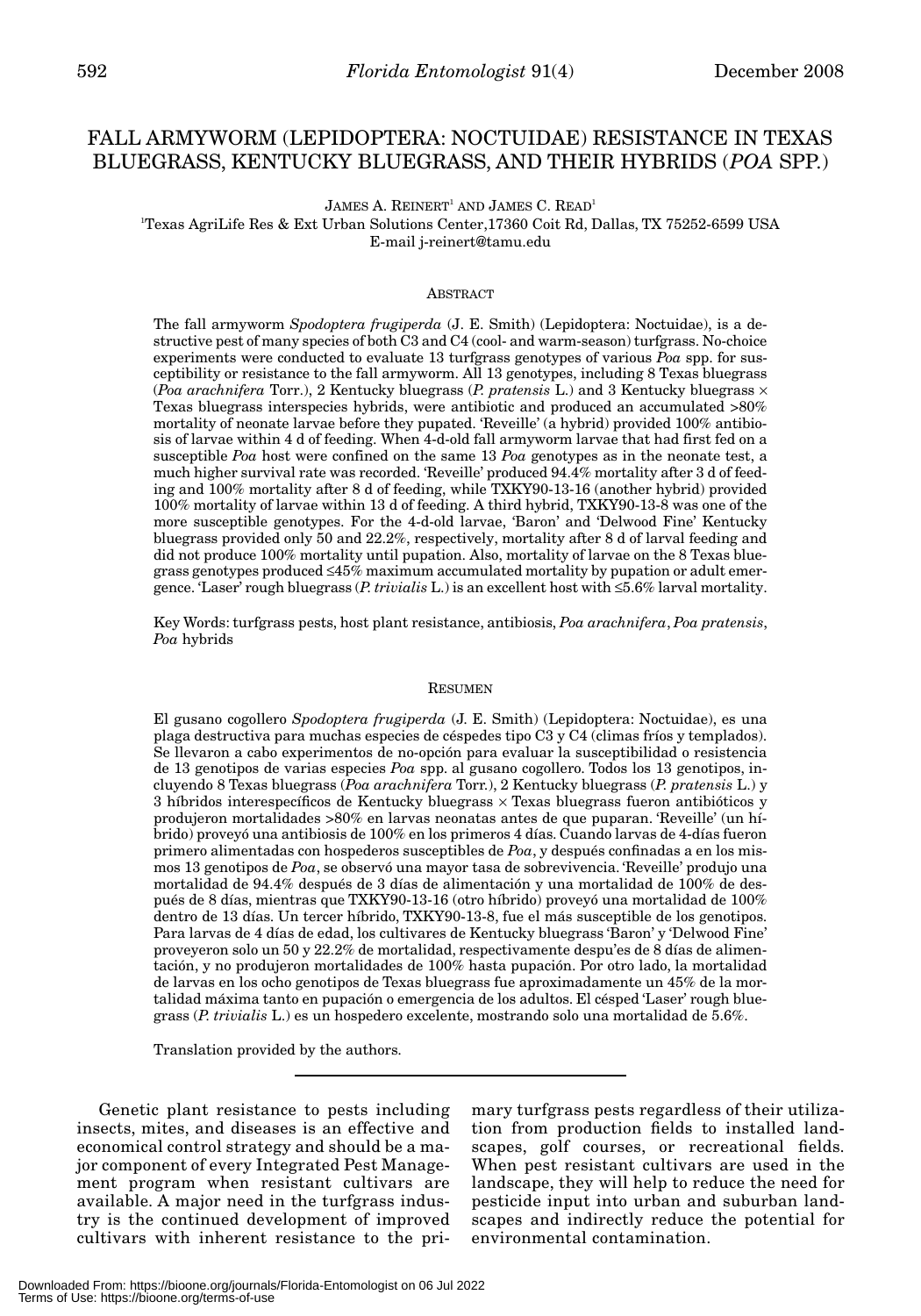The fall armyworm (FAW) *Spodoptera frugiperda* (J. E. Smith) (Lepidoptera: Noctuidae) is a destructive pest of over 50 species of plants (Luginbill 1928) and it is known to feed on many species of both C3 and C4 (cool- and warm-season) turfgrass (Reinert et al. 1997, 1999). Leuck et al. (1968) first identified resistance to fall armyworm in bermudagrass. Lynch et al. (1983), Quisenberry & Wilson (1985), and Jamjanyu & Quisenberry (1988) confirmed the high level of antibiosis and nonpreference in Tifton 292 and several other bermudagrass genotypes. Wiseman et al. (1982) and Chang et al. (1985) reported a high level of resistance to fall armyworm in 'Common' centipedegrass *Eremochloa ophiuroides* (Munro.) Hack. and Reinert & Engelke (unpublished manuscript) discovered high levels of antibiosis in 'Cavalier' (*Zoysia matrella* L.) and several other genotypes of zoysiagrass. Cavalier was introduced as a new cultivar for its resistance to environmental stresses including its resistance to the FAW, other chewing insects, and several diseases. Resistance to FAW has been characterized among 46 Kentucky bluegrass (*Poa pratensis* L.) cultivars (Reinert et al. 2004b). The potential for use of insects and mites resistant turfgrass cultivars was summarized by Reinert et al. (2004a), but they also emphasize the considerable lack of known information on host response to insects and mites in the turfgrass ecosystem.

There is a need across the southern United Stated for a perennial cool-season grass for use as turf and for a permanent winter pasture for livestock. The existing cool-season perennial grasses (C3 grasses), primarily tall fescue (*Festuca arundinacea* Schreb.) that are available require higher rainfall and more temperate climates than the C4 grasses that are typically utilized throughout the southern United States. Texas bluegrass (*P. arachnifera* Torr.) is a C3 grass and its hybrids with Kentucky bluegrass (*P. pratensis* L.) have considerable potential in these drier and hotter regions (Read 1994, 2001).

The purpose of this research was to evaluate genotypes of Texas bluegrass, Kentucky bluegrass, and their interspecies hybrids and to identify potential resistance to the FAW, which is one of the primary pests of turfgrasses and forage grasses across the southern region and much of the Eastern and Midwestern U.S.

## MATERIALS AND METHODS

*Poa* genotypes and interspecies hybrids (Tables 1 and 2) were maintained in the greenhouse and cultured in plastic pots (15.24 cm. top diam., 12.7 cm bottom diam. by 17.7 cm tall) and fertilized bi-weekly with Peter's 20-20-20 (NPK) at approximately 170 ppm. Leaf and stem clippings from these plants were used to bioassay FAW larvae in no-choice laboratory feeding experiments. Clippings were taken from several plants for each genotype and mixed together so that a representative sample of the grass was always used to feed the FAW larvae. Each experiment was set up in the laboratory with plastic Petri dishes (9-cm  $diam. \times 20$  mm deep) as feeding chambers for larvae. Each feeding chamber was provided with two water saturated 7.5-cm filter paper discs. Water was added to the filter paper as needed throughout the experiments to keep it saturated and maintain the grass cuttings. Each dish was provided with a small amount of fresh leaf tissue (ca. 3 g) of the respective *Poa* genotype.

Grass was added or replaced daily or everyother-day throughout the experiment so that turgid fresh grass was always available to the developing larvae. For these experiments, eggs of the corn strain of FAW were obtained from the lab colony maintained at the USDA-ARS-IBPMRL at Tifton, GA. Larvae were introduced into the feeding chambers as neonates within a few hours after hatching in Experiment 1. In Experiment 2, they were introduced as 4-d-old larvae that had been developed on fresh tissue of 'Laser' rough bluegrass (*Poa trivialis* L.). This grass serves as an excellent host, usually with near 100% survival.

For the first experiment, 3 neonate larvae were randomly selected after egg hatch and placed on each grass in the feeding chambers in each replicate (Table 1), and dishes were arranged in a randomized complete block design with 6 replicates on the laboratory bench. Since FAW egg masses are usually laid on some structure or debris adjacent to the turf area and the larvae then migrate to the turf setting to feed, we also evaluated 4-dold larvae on each of the test genotypes. For the second experiment, neonate larvae were allowed to develop for 4 d on leaf clipping of Laser rough bluegrass. When larvae were 4-d-old, 3 larvae were randomly selected and placed in the feeding chambers with the respective *Poa* genotypes (Table 2) in a randomized complete block design with 6 replicates.

For both experiments, survivorship was recorded when clippings were added either daily or every-other-day until pupation and at adult emergence. All surviving larvae were weighed when 12-d-old, well before any pupation occurred and all pupae were weighed within 24 h after pupation. Days from egg hatch to pupation and adult emergence were recorded.

### Statistical Analysis

Data were analyzed by analysis of variance procedures (ANOVA and GLM) and means separated by Tukey's studentized range (HDS) test (*P* = 0.05) (SAS Institute 2008). Mortality data were transformed to arcsine  $(x + 0.001)$  before each ANOVA was performed, but the actual percentage for mortality is presented.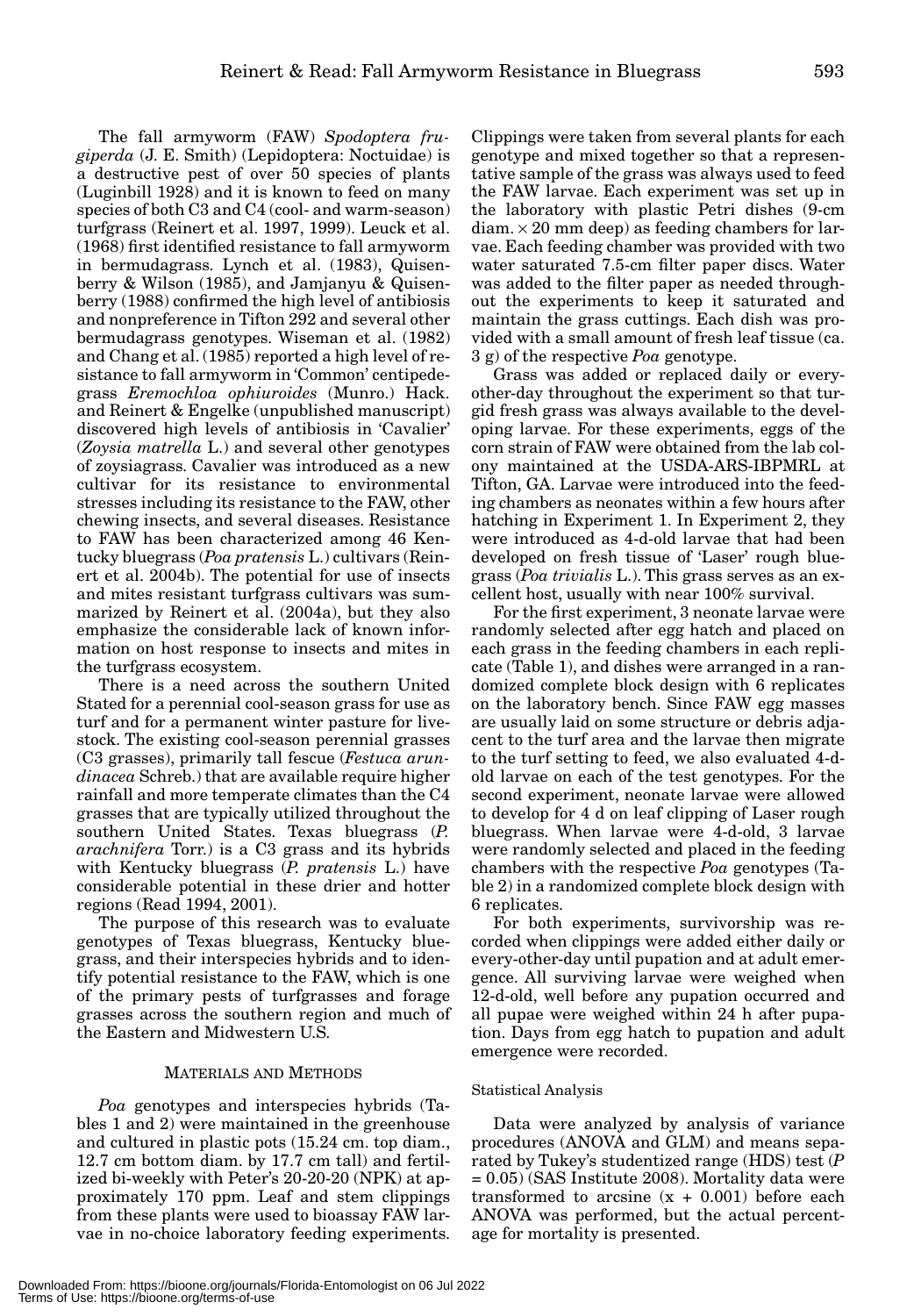| ierms of Use: https://bioone.org/terms-of-use<br>/nloaded From: https://bioone.org/journals/Florida-Entomologist on 06 Jul 2022 |
|---------------------------------------------------------------------------------------------------------------------------------|
|---------------------------------------------------------------------------------------------------------------------------------|

TABLE 1. RESISTANCE IN BLUEGRASSES TO FEEDING BY NEONATE FALL ARMYWORM LARVAE (MEANS OF 6 REPLICATES).

| Cultivar or Genotype                              | 7-d-old<br>Mort <sup>a</sup> | $12-d$ -old<br>wt $(mg)^b$    | $12$ -d-old<br>$%$ mort <sup>a</sup> | Pupa<br>wt $(mg)^c$ | Days<br>to pupa $\mathbf{d}$ | Pupa<br>$%$ mort <sup>a</sup> | Adult<br>days <sup>e</sup> | Adult<br>$\%$ mort <sup>a</sup> |
|---------------------------------------------------|------------------------------|-------------------------------|--------------------------------------|---------------------|------------------------------|-------------------------------|----------------------------|---------------------------------|
| Kentucky bluegrass (Poa pratensis)                |                              |                               |                                      |                     |                              |                               |                            |                                 |
| Delwood Fine                                      | 100a <sup>f</sup>            | $-$ s                         | 100a                                 |                     |                              | 100a                          |                            | 100a                            |
| Baron                                             | 72.2a                        | $22.8a$ <sup>f</sup>          | 72.2a                                |                     | —                            | 100a                          | —                          | 100a                            |
| TX x KY hybrids (Poa pratensis x Poa arachnifera) |                              |                               |                                      |                     |                              |                               |                            |                                 |
| Reveille                                          | 100a                         |                               | 100a                                 |                     | —                            | 100a                          |                            | 100a                            |
| TXKY90-13-16                                      | 100a                         | —                             | 100a                                 |                     |                              | 100a                          |                            | 100a                            |
| TXKY90-13-8                                       | 83.3 a                       | 66.9 ab                       | 83.3 a                               | 237.1 a             | 23.3 <sub>b</sub>            | 83.3 a                        | 37.3 <sub>b</sub>          | 83.3a                           |
| Texas bluegrass (Poa arachnifera)                 |                              |                               |                                      |                     |                              |                               |                            |                                 |
| <b>TBPC15-10</b>                                  | 100a                         |                               | 100a                                 |                     |                              | 100a                          |                            | 100a                            |
| TBPC20-16                                         | 100a                         | $\overbrace{\phantom{12333}}$ | 100a                                 |                     | $\overline{\phantom{0}}$     | 100a                          | $\hspace{0.05cm}$          | 100a                            |
| <b>TBPC27-7</b>                                   | 100a                         | $\overline{\phantom{0}}$      | 100a                                 |                     | $\overline{\phantom{0}}$     | 100a                          | —                          | 100a                            |
| Syn3                                              | 100a                         | —                             | 100a                                 |                     | —                            | 100a                          | —                          | 100a                            |
| Syn4                                              | 100a                         | $\overline{\phantom{0}}$      | 100a                                 |                     | —                            | 100a                          | —                          | 100a                            |
| Syn5                                              | 94.4 a                       | 3.2a                          | 94.4 a                               | 184.6 ab            | 35.0a                        | 94.4 a                        | 47.0a                      | 94.4 a                          |
| Tejas 1                                           | 94.4 a                       | 6.0a                          | 94.4 a                               | 208.4 ab            | 26.0 <sub>b</sub>            | 94.4 a                        | 31.0c                      | 94.4 a                          |
| Syn2                                              | 83.3 a                       | 28.7 a                        | 83.3 a                               | 149.7 b             | 25.0 <sub>b</sub>            | 88.9 a                        | 30.0c                      | 94.4 a                          |
| Rough bluegrass (Poa trivialis)                   |                              |                               |                                      |                     |                              |                               |                            |                                 |
| Laser                                             | 5.6 <sub>b</sub>             | 149.0 <sub>b</sub>            | 5.6 <sub>b</sub>                     | $212.9$ ab          | 19.5c                        | 5.6 <sub>b</sub>              | 33.6 bc                    | 5.6 <sub>b</sub>                |

a Mean % accumulated mortality at 7 d old, 12 d old, pupation, and at adult emergence on each grass genotype.

b Mean weight of 12-d-old larvae after 8 d of feeding.

 $^{\circ}$  Mean pupa weight taken within 1 d of pupation.<br><sup>d</sup> Mean number of days from egg hatch to pupation.

e Mean number of days from egg hatch to adult emergence. f Means in a column followed by the same letter are not significantly different by

Tukey's Studentized Range ( $\widehat{HSD}$ ) test ( $P = 0.05$ )

<sup>8</sup>No larvae survived to this growth stage.

Florida Entomologist 91(4)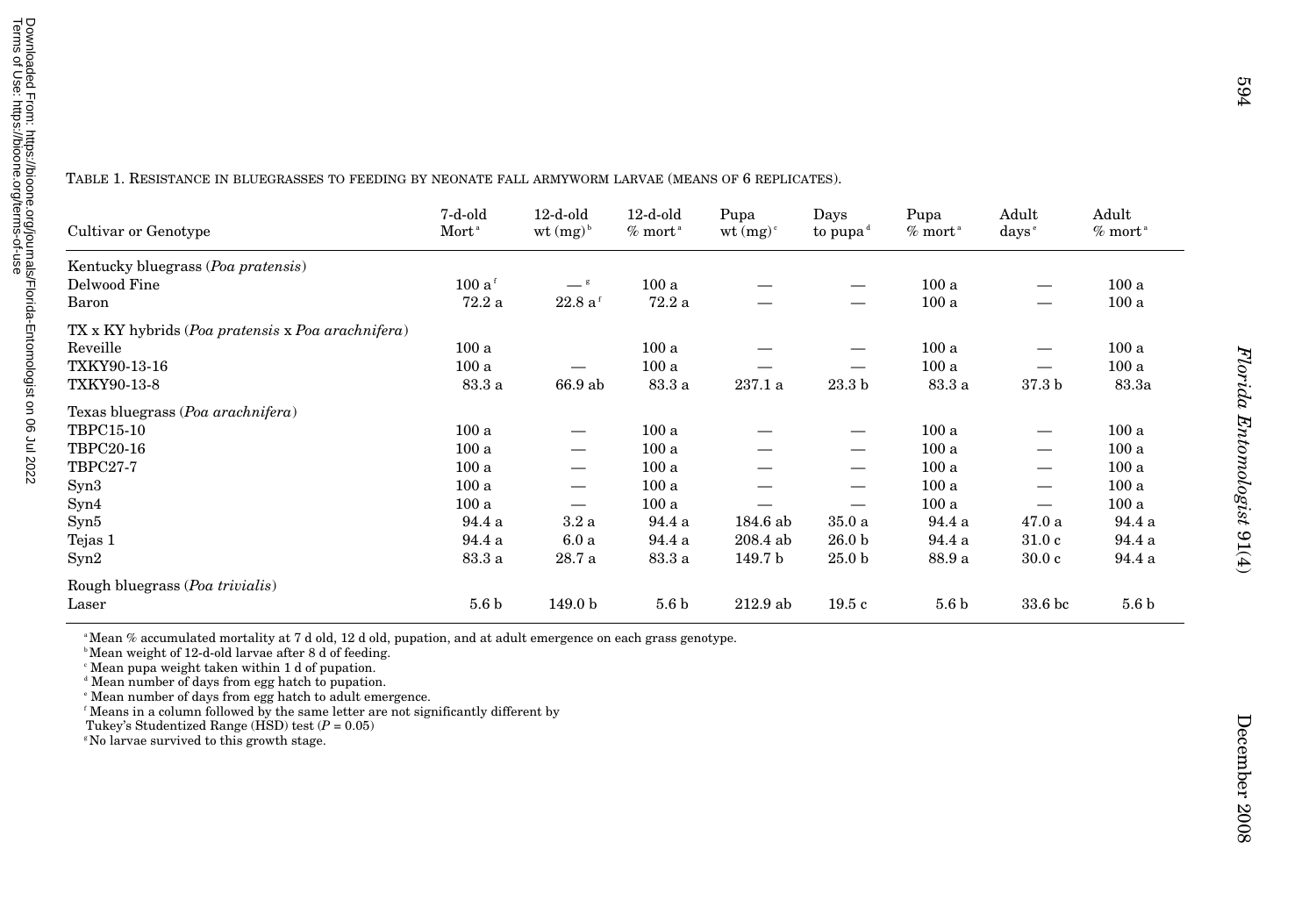| TABLE 2. RESISTANCE IN BLUEGRASSES TO FEEDING BY 4-DAY-OLD FALL ARMYWORM LARVAE (MEANS OF 6 REPLICATES) |  |  |
|---------------------------------------------------------------------------------------------------------|--|--|
|---------------------------------------------------------------------------------------------------------|--|--|

| Cultivar or Genotype                                                     | 7-d-old<br>Mort <sup>a</sup> | $12-d$ -old<br>wt $(mg)^b$ | $12-d$ -old<br>$%$ mort <sup>a</sup> | Pupa<br>$wt (mg)^c$ | Days<br>to pupa <sup>d</sup> | Pupa<br>$%$ mort <sup>a</sup> | Adult<br>$\rm days^{\circ}$ | Adult<br>$%$ mort <sup><math>a</math></sup> |
|--------------------------------------------------------------------------|------------------------------|----------------------------|--------------------------------------|---------------------|------------------------------|-------------------------------|-----------------------------|---------------------------------------------|
| Kentucky bluegrass (Poa pratensis)                                       |                              |                            |                                      |                     |                              |                               |                             |                                             |
| Delwood Fine                                                             | $16.7~{\rm bc}$ <sup>f</sup> | $22.1\ a^s$                | 22.2c                                | $-$ <sup>g</sup>    |                              | 100a                          |                             | 100a                                        |
| Baron                                                                    | 32.2 <sub>bc</sub>           | 25.4a                      | 50.0 <sub>b</sub>                    |                     |                              | 100a                          |                             | 100a                                        |
| $TX \times KY$ hybrids ( <i>Poa pratensis</i> x <i>Poa arachnifera</i> ) |                              |                            |                                      |                     |                              |                               |                             |                                             |
| Reveille                                                                 | 94.4 a                       |                            | 100a                                 |                     |                              | 100a                          |                             | 100a                                        |
| TXKY90-13-16                                                             | 44.4 b                       | 5.6a                       | 83.3 ab                              |                     |                              | 100a                          |                             | 100a                                        |
| TXKY90-13-8                                                              | 11.1 <sub>bc</sub>           | 66.6 b                     | 11.1c                                | 229.1c              | 24.4 d                       | $16.7$ bcd                    | 38.1 <sub>d</sub>           | 16.7 bcd                                    |
| Texas bluegrass (Poa arachnifera)                                        |                              |                            |                                      |                     |                              |                               |                             |                                             |
| TBPC15-10                                                                | 11.1 <sub>bc</sub>           | 14.5 a                     | 11.1c                                | 187.4 a             | 33.8a                        | 27.8 bcd                      | 48.3a                       | $27.8$ bcd                                  |
| <b>TBPC20-16</b>                                                         | 5.6 <sub>bc</sub>            | 20.1a                      | 5.6c                                 | 193.1 a             | 29.3c                        | $16.7$ bcd                    | 43.2c                       | $16.7$ bcd                                  |
| <b>TBPC27-7</b>                                                          | 5.6 <sub>bc</sub>            | 17.1a                      | 5.6c                                 | 182.9 a             | 30.8 bc                      | 5.6 cd                        | 45.0 <sub>bc</sub>          | 5.6 cd                                      |
| Syn3                                                                     | 11.1 <sub>bc</sub>           | 18.5a                      | 11.1c                                | 181.3 a             | 30.9 <sub>bc</sub>           | 44.4 b                        | $45.6$ abc                  | 44.4 b                                      |
| Syn4                                                                     | 5.6 <sub>bc</sub>            | 16.4a                      | 16.7c                                | 172.6 a             | 33.6a                        | 33.3 bcd                      | 27.6ab                      | 33.3 bcd                                    |
| Syn5                                                                     | 5.6 <sub>bc</sub>            | 15.6a                      | 5.6 c                                | 179.9 a             | $32.1$ ab                    | 33.3 bcd                      | $46.3$ ab                   | 33.3 bcd                                    |
| Tejas 1                                                                  | 0 <sub>c</sub>               | 18.4 a                     | 5.6c                                 | 201.7 <sub>b</sub>  | 29.1c                        | 5.6 cd                        | 43.2c                       | 5.6 cd                                      |
| Syn2                                                                     | 5.9 <sub>bc</sub>            | 16.8a                      | 17.8c                                | 197.1 ab            | $31.5$ abc                   | 38.9 bc                       | $45.6$ abc                  | 38.9 bc                                     |
| Rough bluegrass ( <i>Poa trivialis</i> )                                 |                              |                            |                                      |                     |                              |                               |                             |                                             |
| Laser                                                                    | 0 <sub>c</sub>               | 139.4c                     | 0 <sub>c</sub>                       | 229.9c              | 21.9e                        | 0 <sub>d</sub>                | 35.7 d                      | 0 d                                         |

<sup>a</sup>Mean % accumulated mortality at 7 d old, 12 d old, pupation, and at adult emergence on each grass genotype.

bMean weight of 12-d-old larvae after 8 d of feeding.

cMean pupa weight taken within 1 d of pupation. dMean number of days from egg hatch to pupation.

eMean number of days from egg hatch to adult emergence.

Means in a column followed by the same letter are not significantly different by Tukey's Studentized Range (HSD) test  $(P = 0.05)$ 

<sup>*s*</sup>No larvae survived to this growth stage.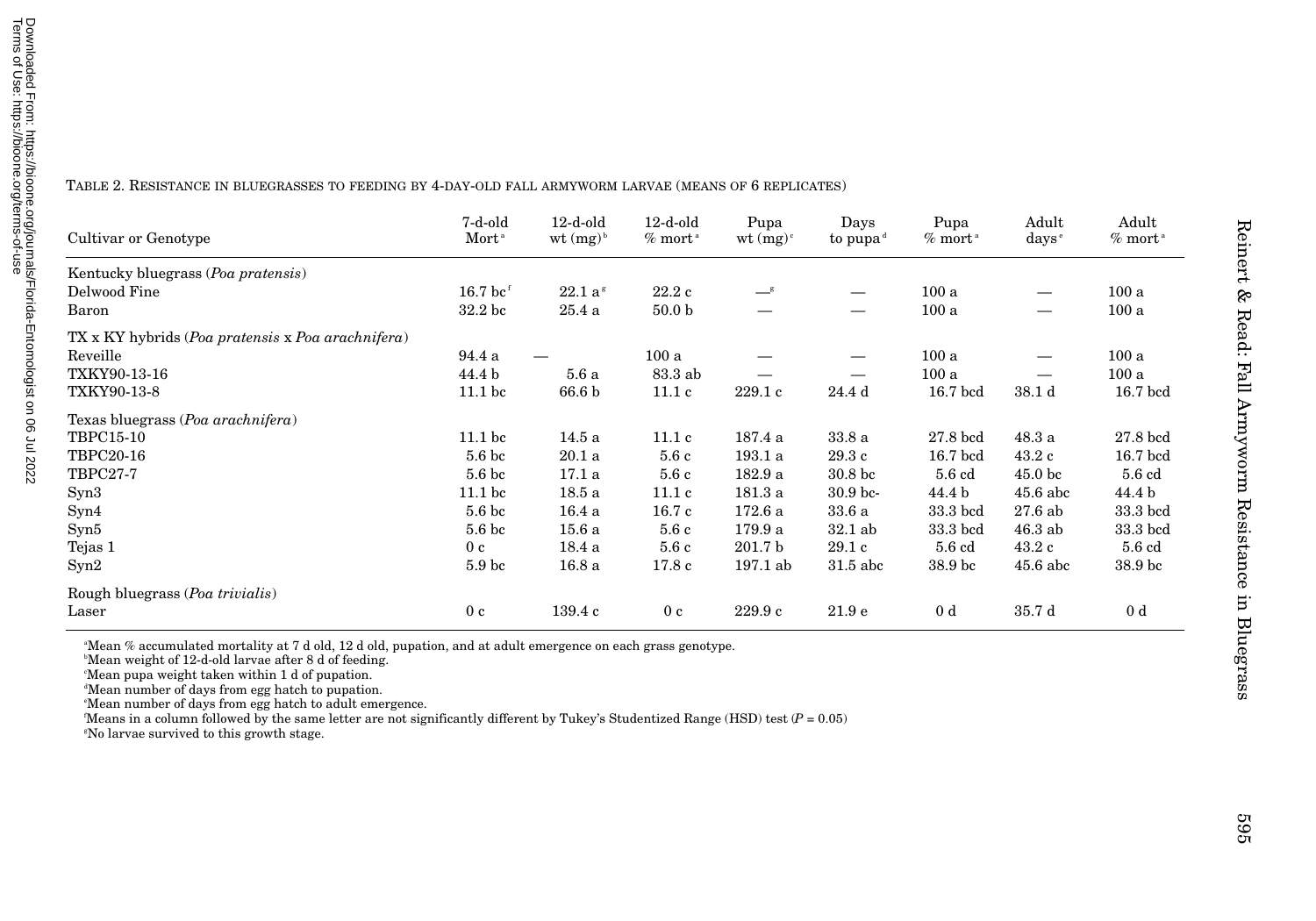## RESULTS

## Neonate Larvae

Each *Poa* genotypes, except *P. trivialis*, was highly antibiotic to the neonate FAW larvae. All Texas bluegrass, Kentucky bluegrass, and Texas bluegrass × Kentucky bluegrass hybrids produced >61% mortality within 4 d of feeding (Table 1). Five of the grasses, 'Reveille' (TXKY90-16-1) a bluegrass hybrid, Syn4, TBPC15-10 and TXPC27- 7 Texas bluegrasses, and 'Delwood Fine' Kentucky bluegrass each provided 100% mortality within 4 d. After 7 d of feeding, TXPC20-16 and Syn3 provided 100% mortality, and after 12 d, TXKY90-13- 16 also provided 100% mortality of the confined larvae. 'Baron' Kentucky bluegrass did not produce 100% mortality until after larvae had fed for 17 d. All of the grasses except Laser rough bluegrass provided >80% and statistically significant mortality before larvae were able to pupate. Laser was an excellent host for the FAW with only 5.6% mortality of the larvae started as neonates, which may be within the expected mortality in nature. Differences in larval weights at 12 d were also significantly different (Table 1). Larvae that fed on Laser were much heavier than those that fed on any of the other *Poa* genotypes. The larvae that did survive and mature to adults on TXKY90-13- 8 bluegrass hybrid, however, were only about one half the sizes of those that developed on Laser (Table 1). Larvae that pupated after developing on TXKY90-13-8 were the largest and produced significantly heavier pupae than those that developed on Syn2. The larvae feeding on Laser pupated in the shortest feeding period (19.5 d) while those feeding on the other *Poa* genotypes took 4.0 to 15.5 d longer. Individuals that successfully emerged as adults on Syn5 took 47 d in contrast to only 33.6 d for the larvae that developed on Laser. Even though 1 to 3 individuals per genotype were able to pupate and reach adult emergence on TXKY90-13-8, Tejas1, Syn2 or Syn5, these grasses should be considered as poor hosts for neonate larvae of FAW because of the sublethal antibiosis exhibited.

## 4-day-old Larvae

The survival of larvae was much higher if they first fed for 4 d on the very palatable host, Laser before being confined in the no-choice feeding study with each of the 14 *Poa* genotypes (Table 2). 'Reveille' hybrid bluegrass produced highly significant antibiosis (94%) of the larvae after only 3 d of feeding (7-d-old) and all larvae were dead within 12 d. Another hybrid, TXKY90-13-16, provided 100% mortality after 13 d of feeding (17-dold), whereas, the third hybrid, TXKY90-13-8 was one of the most susceptible *Poa* genotypes evaluated and only caused 11.1% mortality of larvae af-

ter 13 d of feeding and only 16.7% mortality by pupation and adult emergence. The 2 cultivars of Kentucky bluegrass, Baron and Delwood Fine, provided only 50 and 22.2%, respectively, mortality after 8 d of feeding (12-d-old) and neither produced 100% mortality until pupation. None of the *P. arachnifera* genotypes produced <25% mortality of larvae and <45% maximum mortality at pupation or adult emergence (Table 2). The cultivar 'Tejas1' and 2 other Texas bluegrass genotypes (TBPC27-7, TBPC20-16) and 1 hybrid (TXKY90- 13-8) showed no resistance (<17% mortality) and should be considered highly susceptible to the FAW. No mortality was recorded on Laser rough bluegrass during this study.

Similar to the results in the previous experiment that started with neonate larvae, the larvae in this study developing on TXKY90-13-8 were also ca. 3 times larger than those developing on the other *Poa* genotypes, except for those on the highly susceptible Laser rough bluegrass which were about 7 times larger (Table 2). Additionally, the 12-d-old larvae feeding on Laser in both studies were about the same weight and required similar time periods to reach adult emergence. Even though survivorship was relatively high on most of the *Poa* genotypes, the significantly reduced larval and pupal weights are an indication of sublethal (antibiotic) resistance. Individuals confined on most of these genotypes also required 7 d or longer before pupation and adult emergence compared to those developing on Laser which required an average of only 21.9 d to pupation and only 35.7 d before adult emergence.

Another mechanism of resistance was observed in larvae feeding on 'Baron' and 'Delwood Fine' Kentucky bluegrass and on 'Reveille' and TXKY90-13-16 hybrids. Larvae feeding on these genotypes would develop normally to either the second or third instar, when they would begin swelling during ecdysis and appear to freeze in this bloated state and they were unable to complete the molt or the shedding of the old larval skin. Since this phenomenon was only observed with larvae feeding on genotypes of Kentucky bluegrass and hybrids between Kentucky bluegrass and Texas bluegrass, it is assumed that this mechanism of resistance is inherited from the Kentucky bluegrass parents and was transferred to 'Reveille' and TXKY90-13-16 during hybridization.

### **DISCUSSION**

Results of this study indicate that a strong level of resistance to the FAW is present in Kentucky bluegrass cultivars, Baron and Delwood Fine. The resistance level to FAW, however, can vary among Kentucky bluegrass cultivars. Wabash, Adelphi, Eagleton, and Monopoly each produced >90% mortality after only 7 d of feeding,